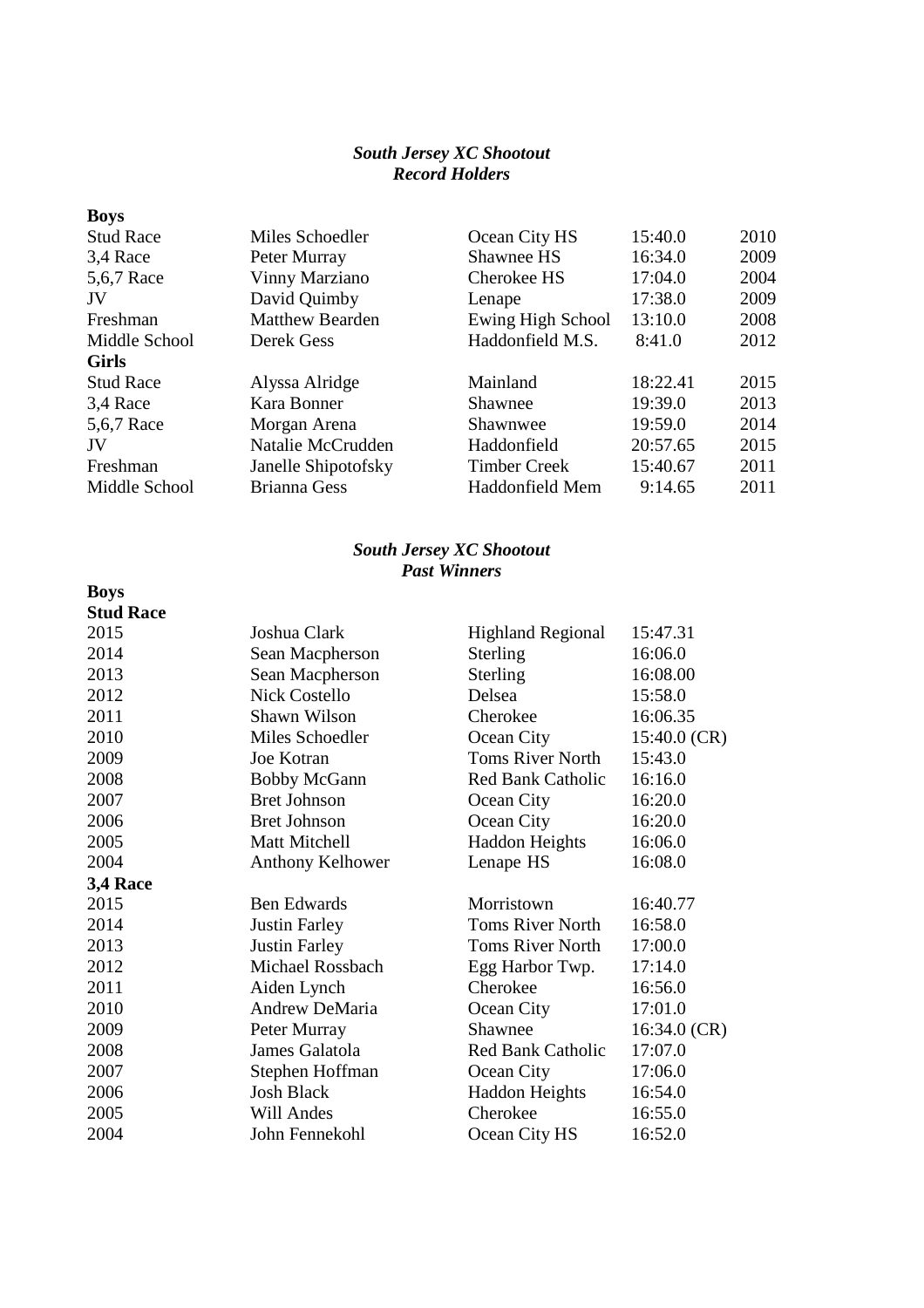| <b>5,6,7 Race</b>    |                        |                          |                 |
|----------------------|------------------------|--------------------------|-----------------|
| 2015                 | Jesse Schmeizer        | Ocean City               | 17:23.74        |
| 2014                 | <b>Thomas Bardon</b>   | Pennsville               | 17:41.0         |
| 2013                 | John LAdner            | West Deptford            | 17:15.00        |
| 2012                 | David Hazel            | Washington Twp,          | 17:12.0         |
| 2011                 | <b>Andrew Shaw</b>     | Haddon Twp.              | 17:19.0         |
| 2010                 | Kevin Scott            | Ocean City HS            | 17:40.0         |
| 2009                 | Dominic Cifelli        | <b>Toms River North</b>  | 17:24.0         |
| 2008                 | William Green          | Eastern                  | 17:46.0         |
| 2007                 | Michael Ali            | Eastern                  | 17:29.0         |
| 2006                 | Kevin Schickling       | Cherokee                 | 17:17.0         |
| 2005                 | <b>Mark Natale</b>     | Washington Twp.          | 17:28.0         |
| 2004                 | Vinny Marziano         | Cherokee                 | $17:04.0$ (CR)  |
| JV                   |                        |                          |                 |
| 2015                 | <b>Thomas Bardon</b>   | Pennsville               | 18:10.40        |
| 2014                 | Sammy Giordano         | <b>Toms River North</b>  | 18:44           |
| 2013                 | <b>Gavin Hawkes</b>    | Delsea                   | 17:50.00        |
| 2012                 | <b>Tom Duff</b>        | Egg Harbor Twp,          | 18:36.0         |
| 2011                 | Nicholas Wilks         | <b>Toms River North</b>  | 18:32.55        |
| 2010                 | Mark Groshev           | Vineland                 | 18:21.0         |
| 2009                 | David Quimby           | Lenape                   | $17:38.0$ (CR)  |
| 2008                 | Dominic Cifelli        | <b>Toms River North</b>  | 17:56.0         |
| 2007                 | Evan Stone             | Cherokee                 | 18:28.0         |
| 2006                 | <b>Josh Walker</b>     | Vineland                 | 17:53.0         |
| 2005                 | Alex Tvaroha           | Jackson Mem.             | 18:36.0         |
| 2004                 | <b>Steve Brown</b>     | Cherokee HS              | 17:52.0         |
| Freshman             |                        |                          |                 |
| 2015                 | Patrick Mullen         | Morristown               | 14:31.48        |
| 2014                 | Colin Gardina          | Clearview                | 13:42           |
| 2013                 | Jack Shea              | Cherokee                 | 13:16.00        |
| 2012                 | Cosmo Pirozzi          | A.P. Schalick            | 15:21.0 (4208m) |
| 2011                 | Evan Stigal            | G.C.I.T.                 | 13:36.95        |
| 2010                 | Kevin Horten           | Moorestown               | 13:38.0         |
| 2009                 | <b>John Peacock</b>    | St. Augustine Prep       | 13:46.0         |
| 2008                 | <b>Matthew Bearden</b> | Ewing High School        | $13:10.0$ (CR)  |
| 2007                 | <b>Ben Potts</b>       | Haddonfield Mem          | 13:31.0         |
| 2006                 | Eddis                  | Kingsway                 | 13:43.0         |
| 2005                 | <b>Bobby McGann</b>    | <b>Red Bank Catholic</b> | 13:55.0         |
| <b>Middle School</b> |                        |                          |                 |
| 2015                 | <b>Stone Caraccio</b>  | <b>GCRC</b>              | 9:15.15         |
| 2014                 | <b>Brian Alexander</b> | Haddon Heights MS        | 9:24            |
| 2013                 | Max Adams              | Cinnaminson MS           | 8:48.00         |
| 2012                 | Derek Gess             | Haddonfield M.S.         | $8:41.0$ (CR)   |
| 2011                 | Owen Long              | William Rhorer           | 8:49.67         |
| 2010                 | Samuel Mercoli         | Pittsgrove MS            | 9:03.0          |
| 2009                 | Will Horner            | Woodstwon                | 9:14.0          |
| 2008                 | <b>Nick Costello</b>   | <b>NJ Rising Stars</b>   | 8:54.0          |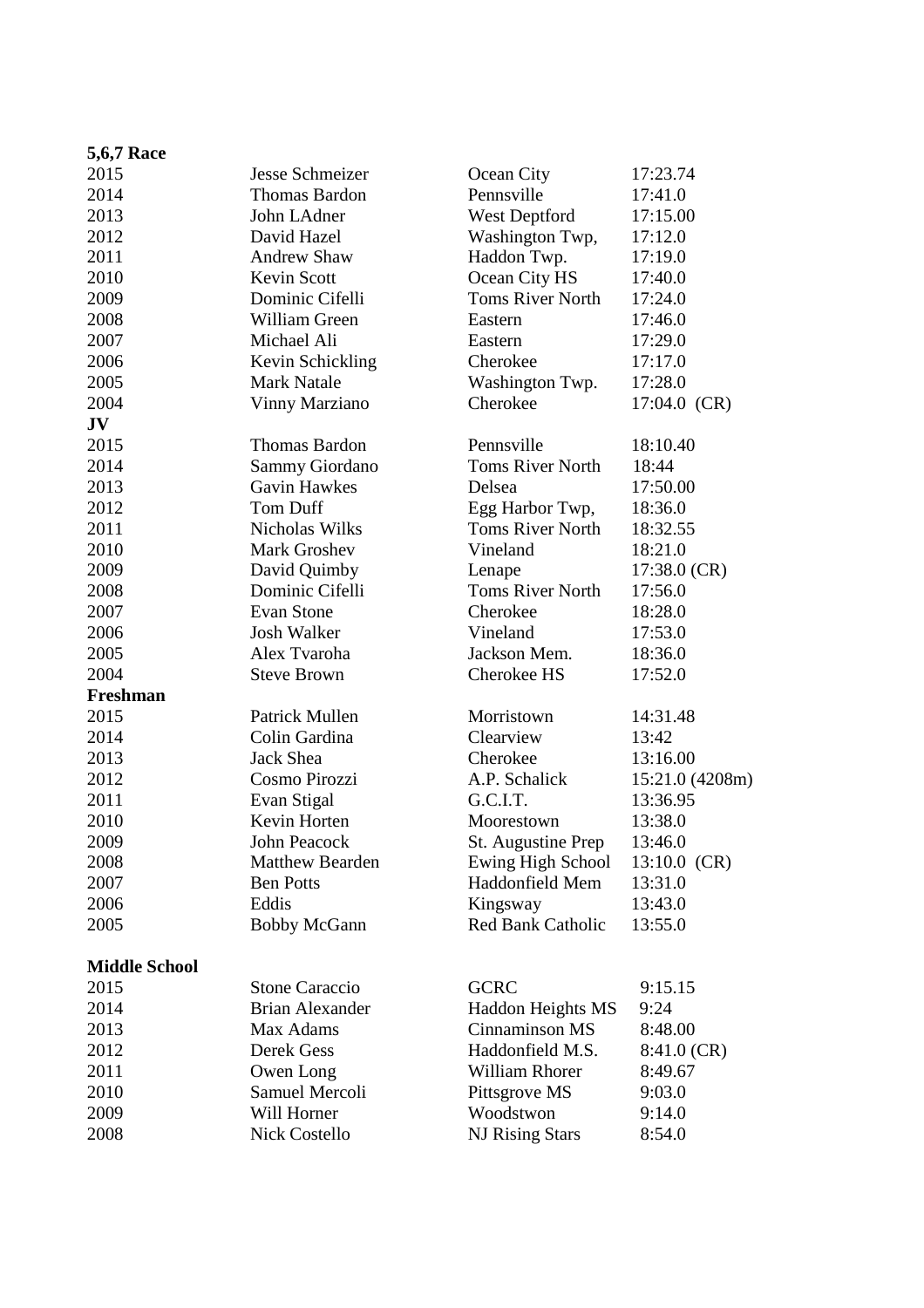| 2007<br>2006<br>2005<br>2004 | <b>Connor Bestwick</b><br><b>Brady Deckert</b><br><b>Jason Horton</b><br><b>Brett Johnson</b> | Woodstown<br>Delsea Middle School 9:24.0<br>Pottstown MS<br>Ocean City | 9:09.0<br>9:02.0<br>9:12.0 |
|------------------------------|-----------------------------------------------------------------------------------------------|------------------------------------------------------------------------|----------------------------|
| <b>Girls</b>                 |                                                                                               |                                                                        |                            |
| <b>Stud Race</b>             |                                                                                               |                                                                        |                            |
| 2015                         | Alyssa Aldridge                                                                               | Mainland                                                               | 18:22.41 (CR)              |
| 2014                         | Alyssa Aldridge                                                                               | Mainland                                                               | 19:09.0                    |
| 2013                         | Celine Mazzi                                                                                  | Delsea                                                                 | 18:51.00                   |
| 2012                         | Vicky Ajimoko                                                                                 | Williamstown                                                           | 19:26.0                    |
| 2011                         | <b>Christin Bettis</b>                                                                        | Hammonton                                                              | 18:47.0                    |
| 2010                         | Brelsford, Mary Kate                                                                          | Ocean City                                                             | 19:25.0                    |
| 2009                         | Alyssa Harris                                                                                 | Millville                                                              | 19:16.0                    |
| 2008                         | Maria Ruiz                                                                                    | Williamstown                                                           | 19:08.0                    |
| 2007                         | Brianna Rogers                                                                                | Moorestown                                                             | 19:01.0                    |
| 2006                         | Brianna Roger                                                                                 | Moorestown                                                             | 19:19.0                    |
| 2005                         | <b>Lindsay Bertulis</b>                                                                       | Millville                                                              | 19:55.0                    |
| 2004                         | <b>Brittany Sedberry</b>                                                                      | Ocean City                                                             | 18:31.0                    |
|                              |                                                                                               |                                                                        |                            |
| 3,4 Race                     |                                                                                               |                                                                        |                            |
| 2015                         | <b>Grace Kearns</b>                                                                           | Shawnee                                                                | 20:10.41                   |
| 2014                         | McKenzie Nugent                                                                               | Kingsway                                                               | 20:22.0                    |
| 2013                         | Kara Bonner                                                                                   | Shawnee                                                                | $19:39.00$ (CR)            |
| 2012                         | Juliet Kohli                                                                                  | Mdsa of Caldwell                                                       | 19:52.0                    |
| 2011                         | Celine Mazzi                                                                                  | Delsea                                                                 | 20:19.0                    |
| 2010                         | Paige Senatore                                                                                | Delsea                                                                 | 19:49.0                    |
| 2009                         | <b>Ashley Carle</b>                                                                           | <b>Jackson Memorial</b>                                                | 20:53.0                    |
| 2008                         | <b>Christine Hecker</b>                                                                       | Seneca                                                                 | 20:12.0                    |
| 2007                         | <b>Brooke Kott</b>                                                                            | Millville                                                              | 19:57.0                    |
| 2006                         | Dana Allen                                                                                    | <b>Jackson Memorial</b>                                                | 20:40.0                    |
| 2005                         | Rebecca Younger                                                                               | <b>Toms River North</b>                                                | 20:25.0                    |
| 2004                         | Valerie Sidhoum                                                                               | <b>Jackson Memorial</b>                                                | 20:14.0                    |
| <b>5,6,7 Race</b>            |                                                                                               |                                                                        |                            |
| 2015                         | <b>Megan Jones</b>                                                                            | Clearview                                                              | 20:28.42                   |
| 2014                         | Morgan Arena                                                                                  | Shawnee                                                                | $19:59.0$ (CR)             |
| 2013                         | Claire D'Antonio                                                                              | Moorestown                                                             | 20:44.0                    |
| 2012                         | Amari Shabazz                                                                                 | Mdsa of Caldwell                                                       | 20:51.0                    |
| 2011                         | Kaitlyn George                                                                                | <b>Toms River North</b>                                                | 21:31.0                    |
| 2010                         | Johanna Petruski                                                                              | <b>Toms River North</b>                                                | 20:51.0                    |
| 2009                         | <b>Brianna Streater</b>                                                                       | Williamstown                                                           | 21:37.0                    |
| 2008                         | Keely Eckberg                                                                                 | <b>Red Bank Catholic</b>                                               | 20:56.0                    |
| 2007                         | Amanda Kerno                                                                                  | <b>Timber Creek</b>                                                    | 21:42.0                    |
| 2006                         | Deidre MacFarland                                                                             | Paul VI                                                                | 21:37.0                    |
| 2005                         | <b>Allison Bickel</b>                                                                         | Moorestown                                                             | 20:45.0                    |
| 2004                         | Darcy Coligan                                                                                 | Cherokee HS                                                            | 21:08.0                    |
| JV                           |                                                                                               |                                                                        |                            |
| 2015                         | Natalie McCrudden                                                                             | Haddonfield                                                            | $20:57.65$ (CR)            |
|                              |                                                                                               |                                                                        |                            |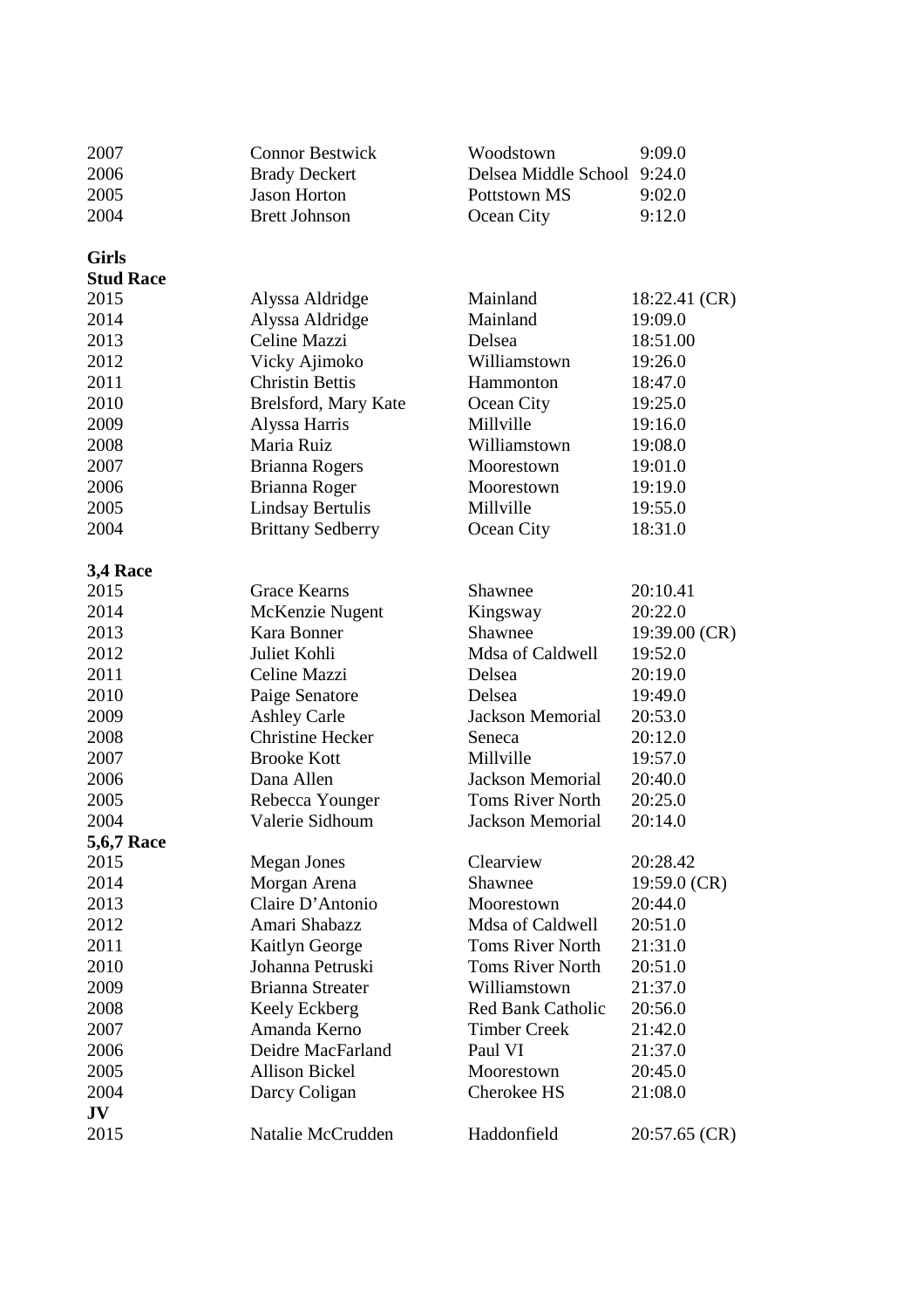| 2014                 | <b>Heather Warren</b>  | Moorestown                  | 22:36          |
|----------------------|------------------------|-----------------------------|----------------|
| 2012                 | <b>Ashley Peoples</b>  | Seneca                      | 22:12.0        |
| 2011                 | Julia Artone           | Toms River North            | 22:08.55       |
| 2010                 | Dana Delanoy           | <b>Toms River North</b>     | 22:04.0        |
| 2009                 | <b>Emily Thompson</b>  | Moorestown                  | 22:19.0        |
| 2008                 | Arlene Oorlog          | Overbrook Sr HS             | 22:01.0        |
| 2007                 | Natalie Kusza          | <b>Cherry Hill East</b>     | 22:08.0        |
| 2006                 | Angie Caraballo        | Vineland                    | 21:35.0        |
| 2005                 | <b>Avionne Sloan</b>   | Camden                      | 22:42.0        |
| 2004                 | Megan Siler            | Cherokee HS                 | 22:01.0        |
| Freshman             |                        |                             |                |
| 2015                 | Chris Littlehales      | Delsea                      | 17:56.13       |
| 2014                 | Jordan Tobolski        | Vineland                    | 17:05          |
| 2013                 | Olivia Gerstenbacher   | A.P. Schalick               | 16:15.00       |
| 2012                 |                        |                             |                |
| 2011                 | Janelle Shipotofsky    | <b>Timber Creek</b>         | 15:40.67 (CR)  |
| 2010                 | Samantha Fuscia        | Williamstown                | 17:41.0        |
| 2009                 | Samantha Wonderlin     | Moorestown                  | 15:52.0        |
| 2008                 | <b>Brook Whitmire</b>  | <b>Triton Regional</b>      | 16:02.0        |
| 2007                 | Sarah Bariglio         | St. Joe's Hammonton 16:44.0 |                |
| 2006                 | Kelsey Wheeler         | Moorestown                  | 16:37.0        |
| 2005                 | Maria Ruiz             | Williamstown                | 15:44.0        |
| <b>Middle School</b> |                        |                             |                |
| 2015                 | Kate Rathman           | <b>Marlton MS</b>           | 9:52.43        |
| 2014                 | Katy Storti            | Cinnaminson                 | 9:58.0         |
| 2013                 | <b>Haley Adams</b>     | Cinnaminson                 | 9:50.0         |
| 2012                 | <b>Kaitlyn Bonnett</b> | Haddonfield M.S.            | 10:12.0        |
| 2011                 | <b>Brianna Gess</b>    | Haddonfield Mem             | $9:14.65$ (CR) |
| 2010                 | <b>Brianna Gess</b>    | Unattached                  | 9:21.0         |
| 2009                 | Kelly O'Kane           | Woodstown                   | 10:41.0        |
| 2008                 | <b>Meghan Malloy</b>   | <b>Cinnaminson Middle</b>   | 9:56.0         |
| 2007                 | Meeko Hassinger        | Delsea Middle School 9:46.0 |                |
| 2006                 | Felicia O'Donnell      | Delsea Middle School 9:55.0 |                |
| 2005                 | Felicia O'Donnell      | Delsea Middle School 9:35.0 |                |
| 2004                 | Michelle Tumolo        | <b>Clearview HS</b>         | 10:47.0        |

## **Team Champions Boys**

| $\sim$ $\sim$ $\sim$ |                         |          |
|----------------------|-------------------------|----------|
| 2015                 | Moristown               | 17pts    |
| 2014                 | <b>Sterling</b>         | 41pts    |
| 2013                 | Delsea                  | 19pts    |
| 2012                 | Delsea                  | 26pts    |
| 2011                 | Cherokee                | 15pts    |
| 2010                 | Ocean City              | $12$ pts |
| 2009                 | Shawnee                 | 24 pts   |
| 2008                 | <b>Toms River North</b> | $15$ pts |
|                      |                         |          |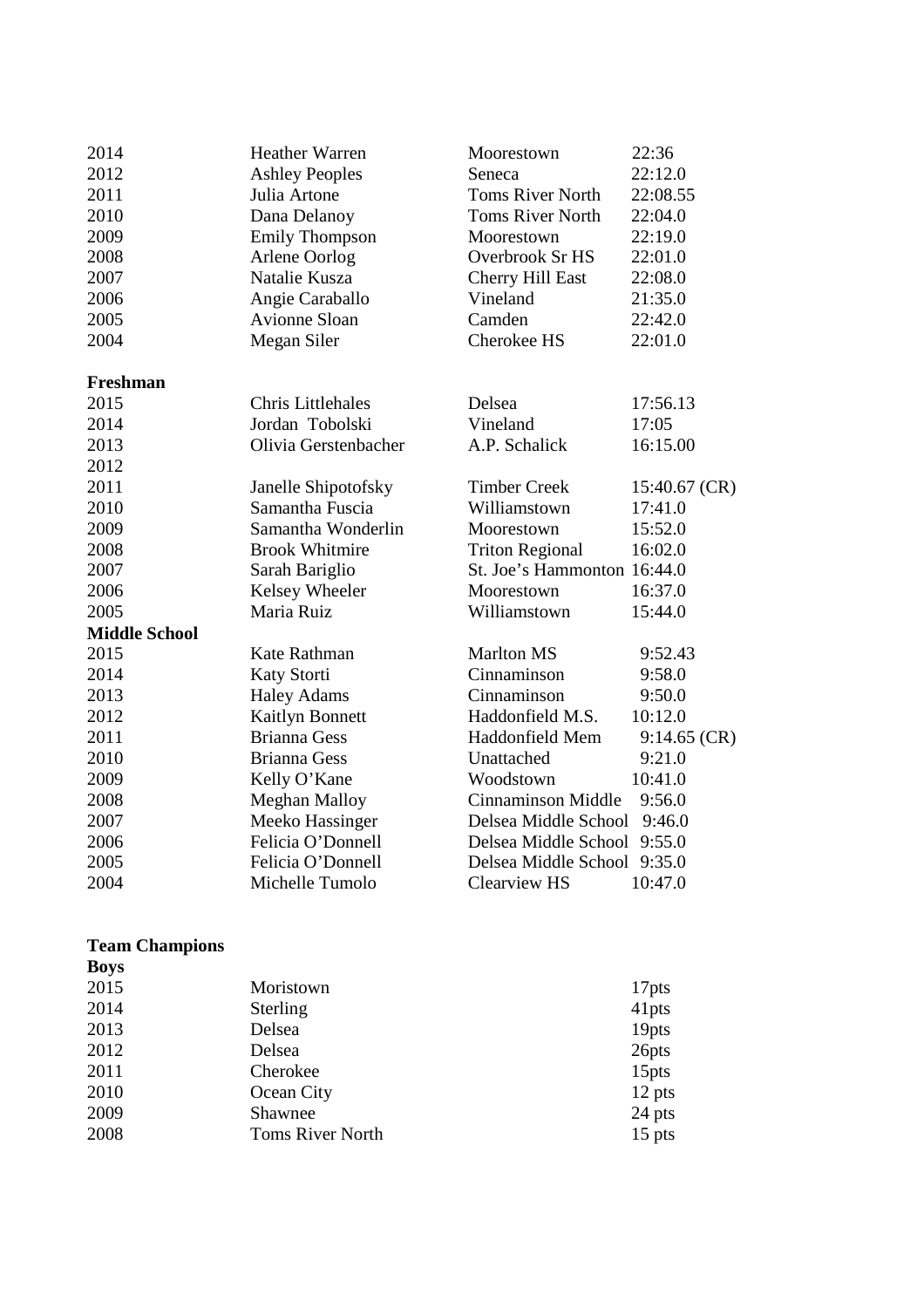| 2007            |                          | Ocean City              |                         | 14 pts |                |
|-----------------|--------------------------|-------------------------|-------------------------|--------|----------------|
| 2006            |                          | <b>Haddon Heights</b>   |                         | 28 pts |                |
| 2005            |                          | Cherokee                |                         | 16 pts |                |
| 2004            |                          | Cherokee                |                         | 11 pts |                |
| <b>Girls</b>    |                          |                         |                         |        |                |
| 2015            |                          | Shawnee                 |                         | 16pts  |                |
| 2014            |                          | Shawnee                 |                         | 26pts  |                |
| 2013            |                          | Shawnee                 |                         | 27pts  |                |
| 2012            |                          | Seneca                  |                         | 27pts  |                |
| 2011            |                          | Moorestown              |                         | 24pts  |                |
| 2010            |                          | Delsea                  |                         | 17 pts |                |
| 2009            |                          | Delsea                  |                         | 20pts  |                |
| 2008            |                          | Red Bank Catholic       |                         | 19 pts |                |
| 2007            |                          | <b>Timber Creek</b>     |                         | 33 pts | $(6^{th}$ man) |
| 2006            |                          | <b>Jackson Memorial</b> |                         | 29 pts |                |
| 2005            |                          | <b>Toms River North</b> |                         | 14 pts |                |
| 2004            |                          | <b>Jackson Memorial</b> |                         | 10 pts |                |
|                 |                          |                         |                         |        |                |
| <b>MS Boys</b>  |                          |                         |                         |        |                |
| 2015            |                          | <b>Marlton MS</b>       |                         | 44pts  |                |
| 2014            |                          | St. Peter               |                         | 28 pts |                |
| 2013            |                          | Delsea Middle           |                         | 24 pts |                |
| 2012            |                          | Delsea                  |                         |        |                |
| 2010            |                          | Pittsgrove MS           |                         |        |                |
| 2009            |                          | Woodstown               |                         | 11 pts |                |
| 2008            |                          | Cinnaminson             |                         | 42 pts |                |
| 2007            |                          | Clearview               |                         | 20 pts |                |
| <b>MS Girls</b> |                          |                         |                         |        |                |
| 2015            |                          | <b>Marlton MS</b>       |                         | 35pts  |                |
| 2014            |                          | <b>Marlton MS</b>       |                         | 7 pts  |                |
| 2013            |                          | Delsea Middle           |                         | 14 pts |                |
| 2012            |                          | Haddonfield             |                         |        |                |
| 2010            |                          | Delsea                  |                         | 10 pts |                |
| 2009            |                          | Delsea                  |                         | 16 pts |                |
| 2008            |                          | Haddonfield             |                         | 31 pts |                |
| 2007            |                          | Delsea                  |                         | 18 pts |                |
|                 | <b>Coach of the Meet</b> |                         |                         |        |                |
| <b>Boys</b>     |                          |                         |                         |        |                |
| 2015            |                          |                         | Morristown              |        |                |
| 2014            |                          |                         | Sterling                |        |                |
| 2013            |                          |                         | Delsea                  |        |                |
| 2012            |                          |                         | Delsea                  |        |                |
| 2011            |                          | <b>Steve Shaklee</b>    | Cherokee                |        |                |
| 2009            | co-winners               | Gary Hill               | Shawnee                 |        |                |
|                 |                          | Jack Boylan             | <b>Toms River North</b> |        |                |
| 2008            |                          |                         | <b>Toms River North</b> |        |                |
| 2007            |                          | <b>Bill Moreland</b>    | Ocean City              |        |                |
|                 |                          |                         |                         |        |                |
| 2006            |                          | Matt Martin             | <b>Haddon Heights</b>   |        |                |